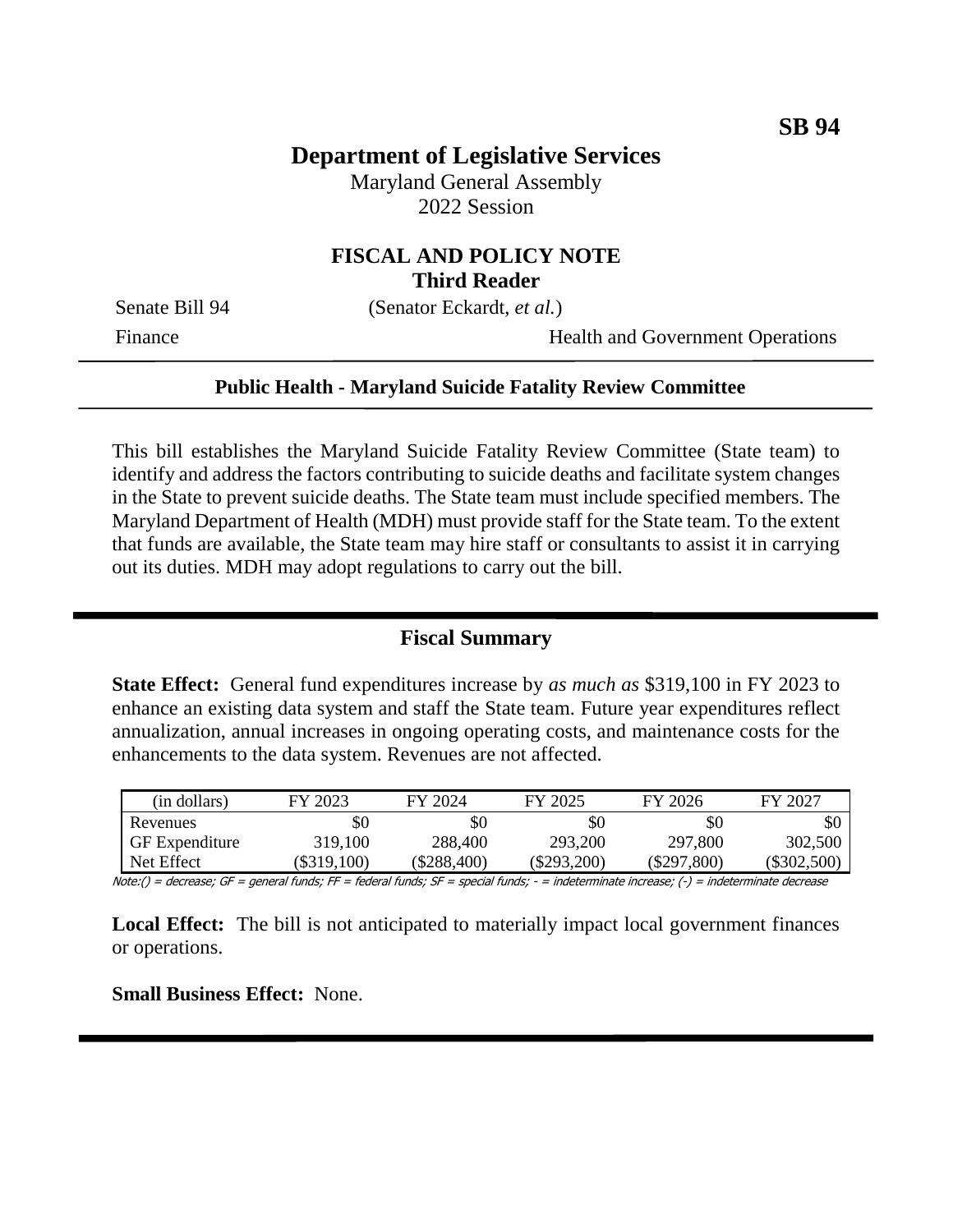# **Analysis**

#### **Bill Summary:**

### *State Team Members and Required Duties*

The State team must elect the chair of the team by a majority vote. Each designated member must serve on the State team for a three-year term and may be reappointed. At the end of a term, a designated member continues to serve until a successor is appointed. A member of the State team may not receive compensation for services but is entitled to reimbursement for expenses under the standard State travel regulations.

The State team must:

- meet at least quarterly to review suicide deaths;
- make determinations regarding (1) issues related to individuals at risk for suicide, specifically trends, risk factors, current best practices in suicide prevention, lapses in systemic responses, and barriers to safety and well-being, and (2) strategies for the prevention of suicide deaths;
- report at least annually to the Governor and the General Assembly on its activities and its recommendations as specified;
- undertake annual specified statistical studies; and
- disseminate findings and recommendations based on the studies conducted to policymakers, health care providers, health care facilities, and the public.

### *Immunity, Provision of Records and Information, and Confidentiality*

A person has immunity from liability under § 5-637 of the Courts Article for any action as a member of the State team or for giving information to, participating in, or contributing to the function of the State team.

On request of the chair of the State team and as necessary to carry out the State team's purpose and duties, a health care provider or a State or local government agency immediately must provide the team any records necessary to complete the review of a specific fatality. The State team may request that a person with direct knowledge of circumstances surrounding a fatality provide it with information necessary to complete the review of the particular fatality.

The State team (1) may share information with other public health authorities or their designees as it determines necessary and (2) must coordinate with the State's Child Fatality Review and Drug Overdose Fatality Review teams to share and receive information relevant to its findings and to ensure efficiency in the work of the teams.

SB 94/ Page 2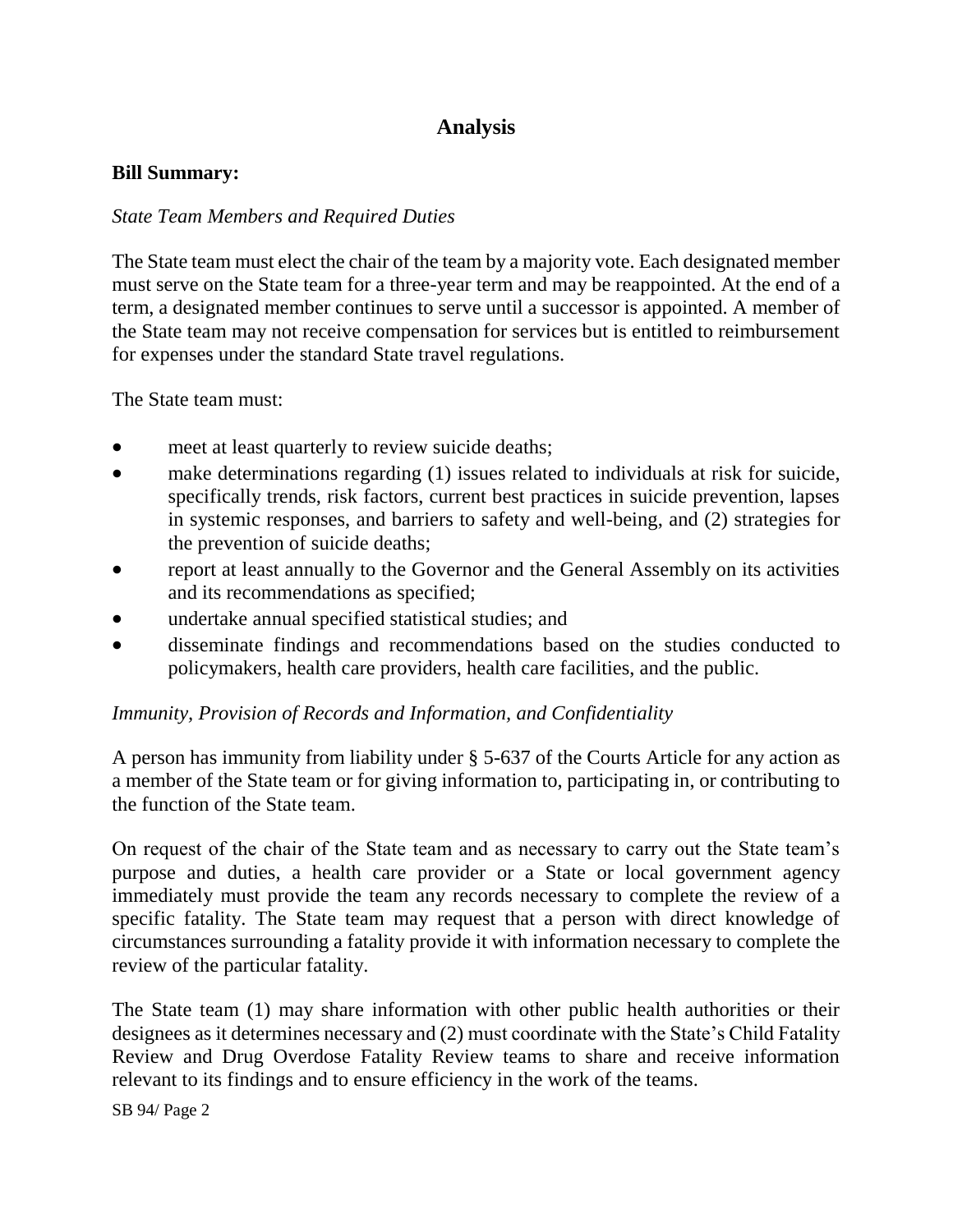In general, all information and records acquired by the State team are confidential, exempt from disclosure under the Public Information Act, and not subject to discovery or introduction into evidence in any proceedings. Mental health records are subject to additional limitations.

Meetings of the State team must be closed to the public and are not subject to the Open Meetings Act. The meetings are subject to specified confidentiality requirements for disclosure of a medical record.

**Current Law:** Chapter 585 of 2020 authorizes the State Highway Administration to post information on suicide prevention, including a hotline number, on electronic signs along any highway within a five-mile radius of a high suicide risk zone.

Chapter 35 of 2019 requires MDH to develop a comprehensive action plan to increase access to and availability of professional veteran health services to prevent veteran suicides. The action plan must include (1) short-term initiatives and reforms and a plan for implementation beginning no later than July 1, 2021, and (2) long-term initiatives and reforms and a plan for implementation beginning no later than July 1, 2023.

Chapters 154 and 155 of 2018 require the Secretary of Health to publish an annual report on the suicides of veterans and members currently serving in the U.S. Armed Forces. The report may only include specified demographic information, the nature of the service, and the method of suicide.

Chapter 555 of 2008 establishes Maryland's Commitment to Veterans within MDH, administered by the Behavioral Health Administration. The program assists veterans in coordinating comprehensive wellness and behavioral health services and directs veterans to federal services specifically available to veterans or to State resources when no federal services are available.

**State Expenditures:** MDH advises that additional resources are necessary to establish the State team and allow it to conduct an in-depth review of approximately 650 suicide deaths that occur annually in Maryland, including obtaining and reviewing records, conducting statistical analysis of data, and preparing an annual report. Furthermore, as the State team must conduct its public health activities in accordance with the federal Health Insurance Portability and Accountability Act (HIPAA), a HIPAA-compliant database to house the confidential data about suicide decedents is required. However, MDH also advises that the Chesapeake Regional Information Systems for our Patients (CRISP) database is already HIPPA compliant and that enhancements can be made to CRISP to collect, examine, assess, and report on information required under the bill.